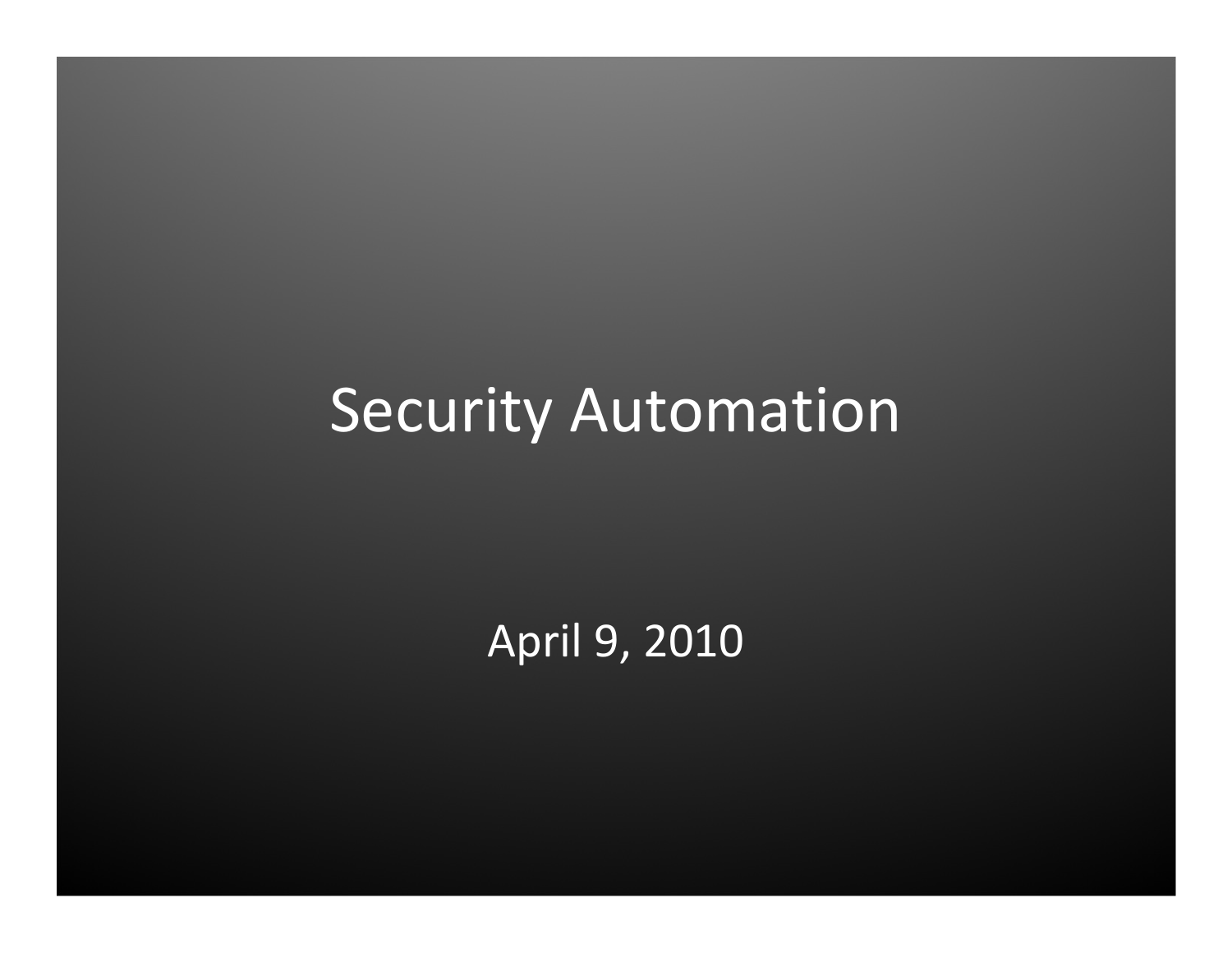# Security Automation: the challenge



- "Tower of Babel"
	- Too much proprietary, incompatible information
	- Costly
	- Error prone
	- Difficult to scale
- Inefficient
	- Resources spent on "security hygiene"
		- Vulnerability management
		- Configuration management
		- Patch management
		- Compliance management 2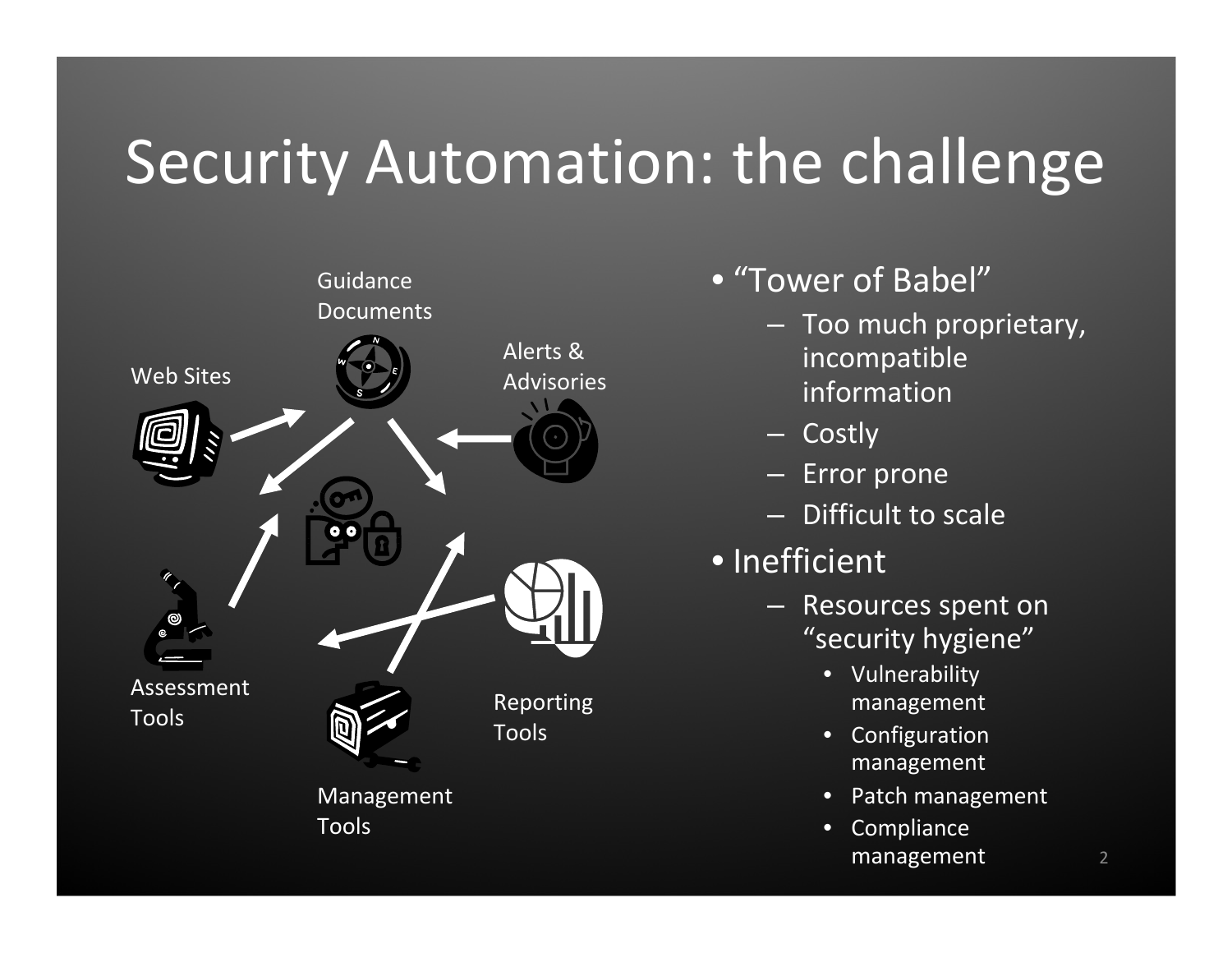# Security Automation: the solution



#### • Standardization:

- Same Object, Same Name
- Reporting
- •Automation:

 $\bullet$ 

- Efficiency
- Accuracy
- Resources re‐tasked to harder problems:
	- Incident response
	- **Infrastructure** enhancement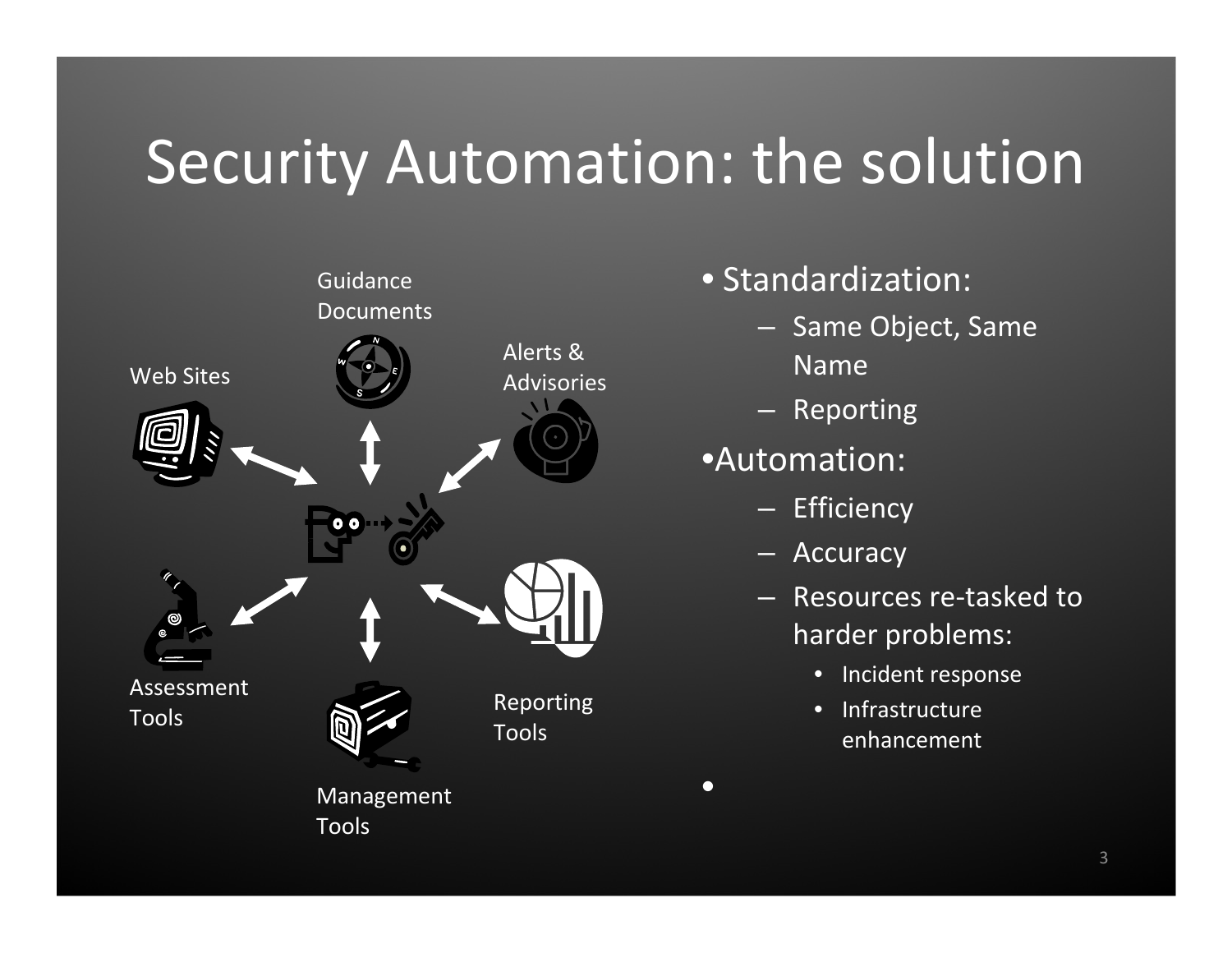# What are we achieving with Security Automation?



#### Minimize Effort

- $\Box$ Reducing the time and effort of manual assessment and remediation
- $\bullet$ Providing a more comprehensive assessment of system state

#### Increase Standardization and Interoperability

• Enabling fast and accurate correlation within the enterprise and across organizations/agencies; Reporting



- Shortening decision cycles by rapidly communicating:
	- Requirements (What/How to check)
	- Results (What was found)
- Allowing diverse tool suites and repositories to share data
- Fostering shared situational awareness by enabling and facilitating data sharing, analysis, and aggregation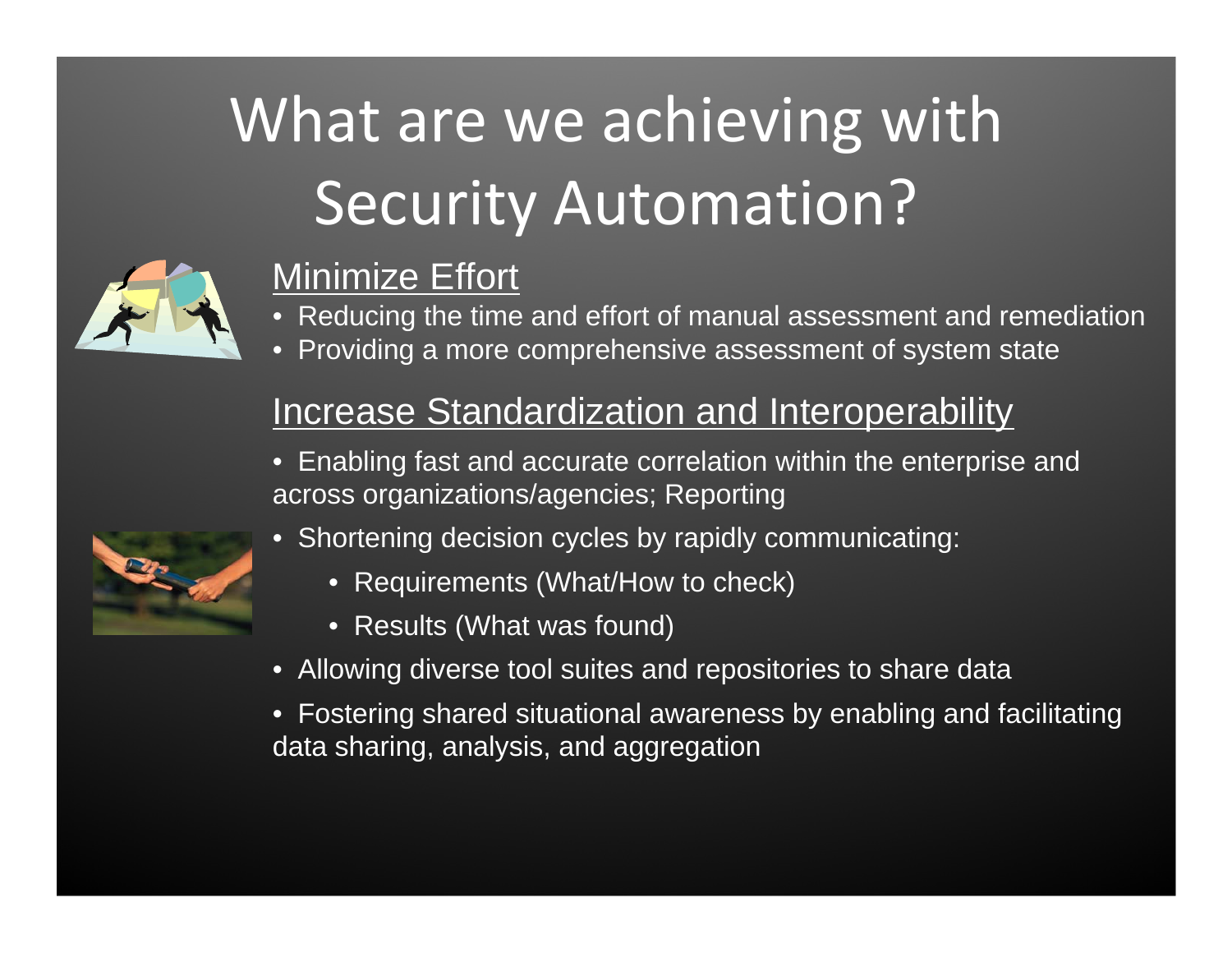#### What are we achieving with Security Automation and Standardization?



Standard data, economy of scale, and reuse • SCAP security content can be developed once and used by many

• Common definitions for vulnerabilities, software, and policy statements



#### Speed

• Rapidly identify vulnerabilities and improperly configured systems and communicate the degree of associated risk • Zero day malware detection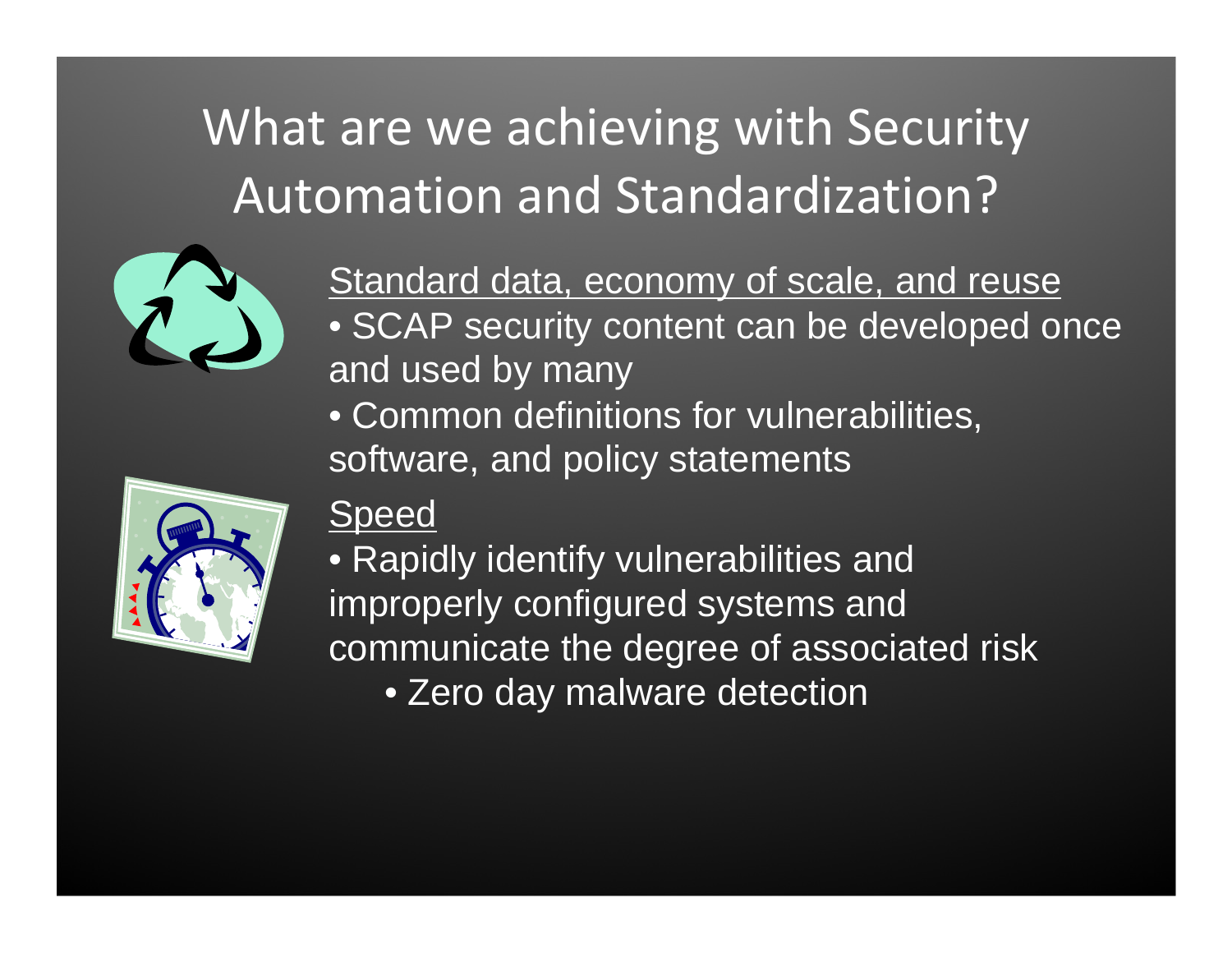## Partners

- US Government
	- National Institute of Standards and Technology (NIST)
	- National Security Agency (NSA)
	- Department of Homeland Security (DHS)
	- Defense Information Systems Agency (DISA)
- Foreign Government
	- Japan ‐ **JVN/IPA** ‐ Japan Vulnerability Notes / Information Technology Promotion Agency
	- Spain **INTECO** ‐ Instituto Nacional de Tecnologías de la Comunicación
- Private Sector
	- Apple, Microsoft, Red Hat, Sun Microsystems
	- Security product vendors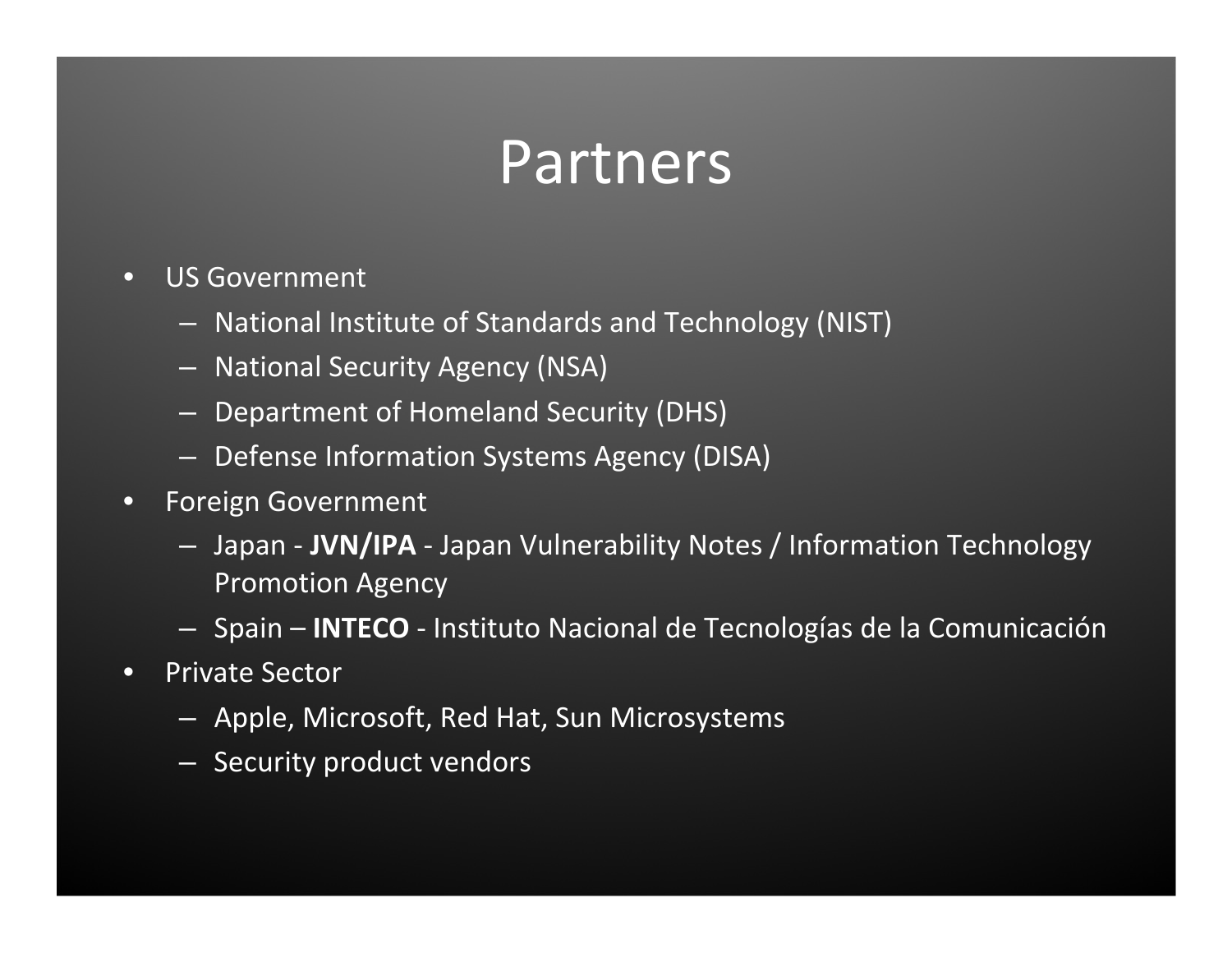# NIST SCAP Product Validation Program

http://nvd.nist.gov/scapproducts.cfm

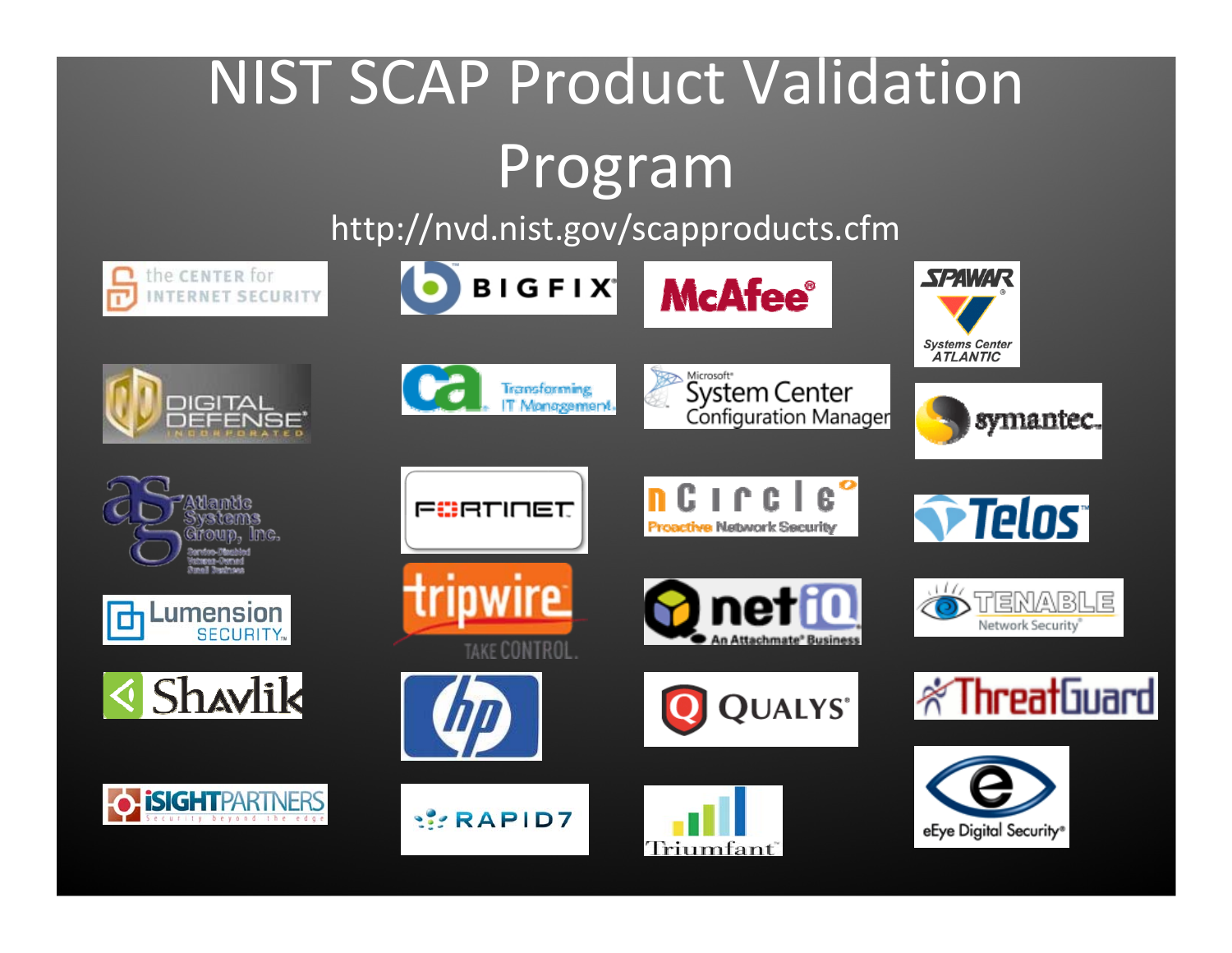### Security Automation Resources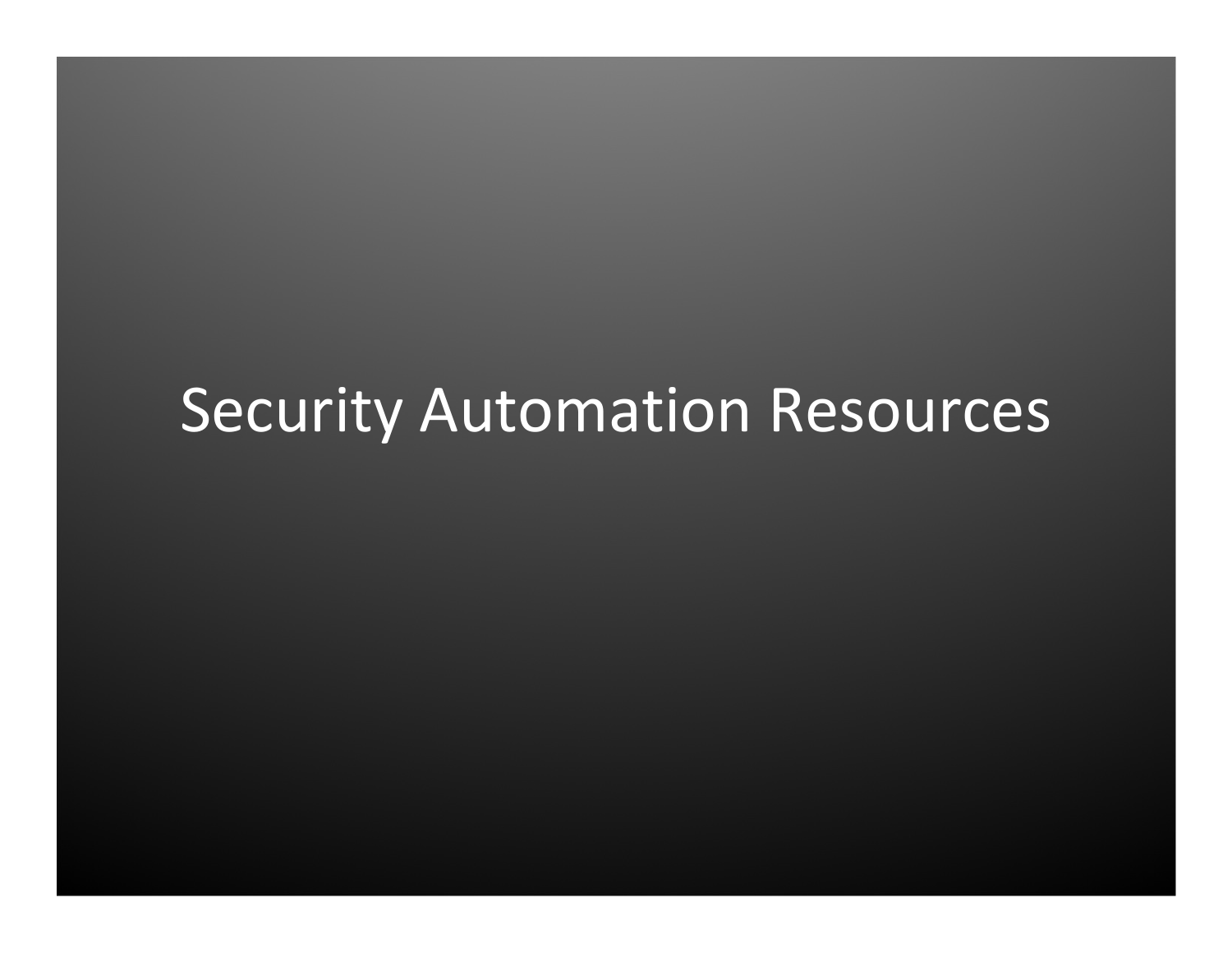

Sponsored by **DHS National Cyber Security Division/US-CERT** 



#### National Vulnerability Database omating vulnerability management, security measurement, and compliance checking

#### National Vulnerability Database

- NVD is the U.S. government repository of public vulnerability management information.
- Provides standardized reference for software vulnerabilities.
- Over 39,000 CVE entries with the NVD Analysis Team evaluating over 6,000 vulnerabilities <sup>a</sup> year
- Product dictionary containing 18,000 unique product names
- Used by government, industry and academia
- Machine-readable data feeds
- Spanish and Japanese language translation
- http://nvd.nist.gov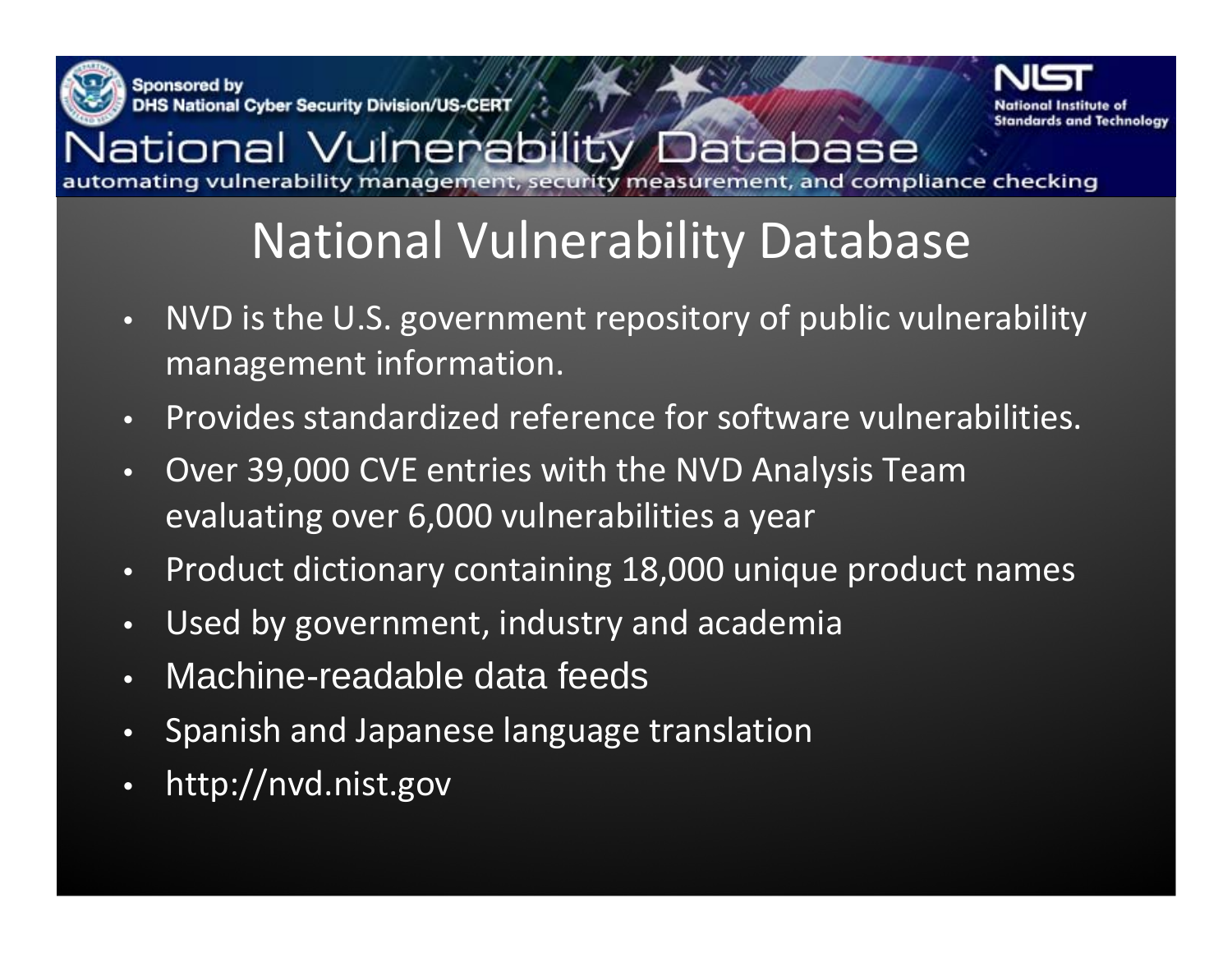

**Sponsored by** DHS National Cyber Security Division/US-CERT



#### National Vulnerability Database automating vulnerability management, security measurement, and compliance checking

#### National Checklist Program

#### *U.S. Government repository of publicly available security checklists*

- Eases compliance management
- Checklists cover 178 products
	- SCAP content
- Checklist contributors include
	- Government organizations
	- Vendors
	- Non-profit organizations
- Part 39 of the Federal Acquisition Regulation (FAR)
- http://checklists.nist.gov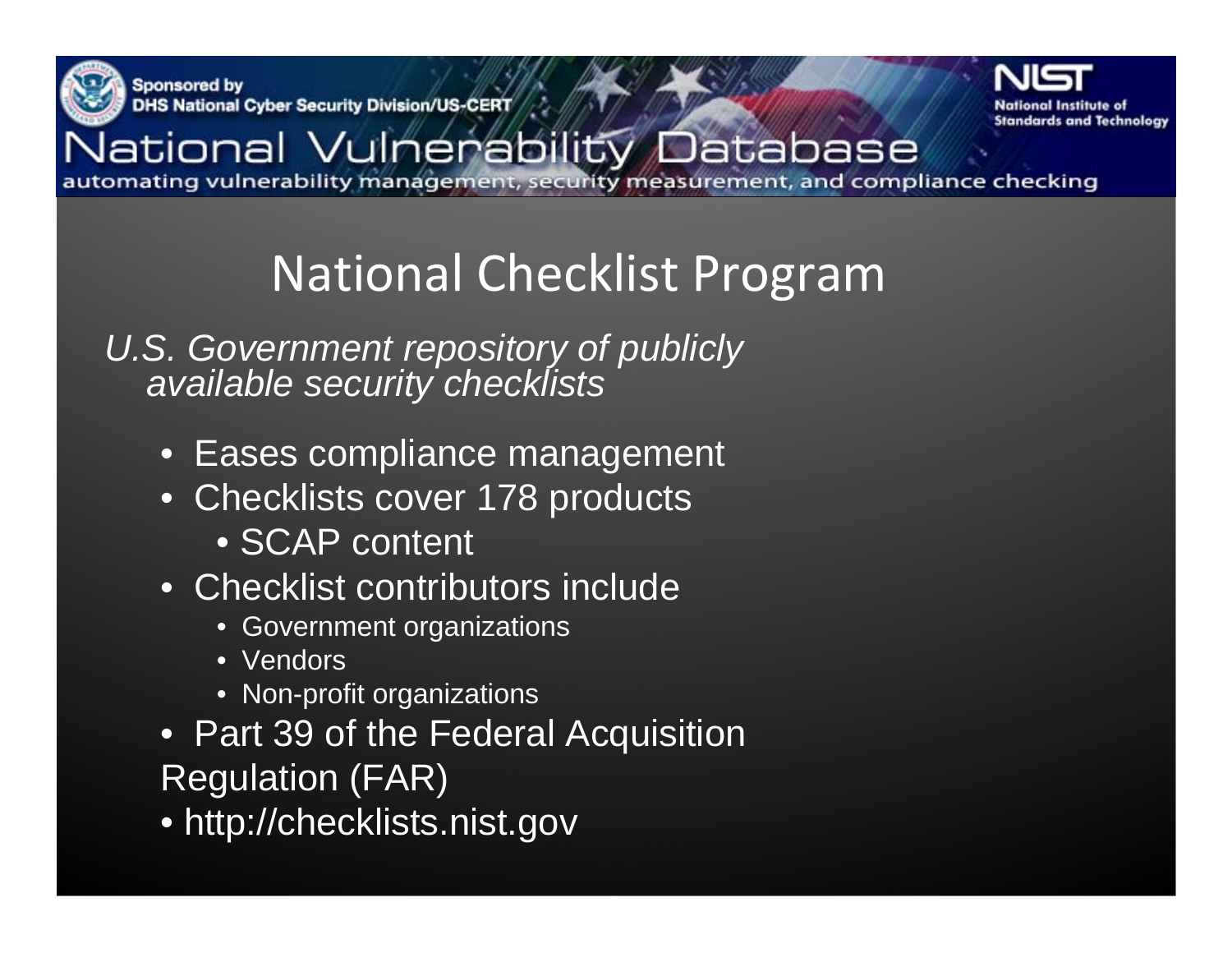## Content Tools

• eSCAPe

•Creation of new and/or customized configuration policies

• Puts the power of SCAP into the hands of existing staff; reduces cost/barrier of entry •Government wide, department level, or agency specific

• Quickly generate specific assessment criteria for vulnerabilities or presence of malware

- Pushed out to SCAP enabled products
- Content Validation
	- Ensures all content published to NCP is formatted correctly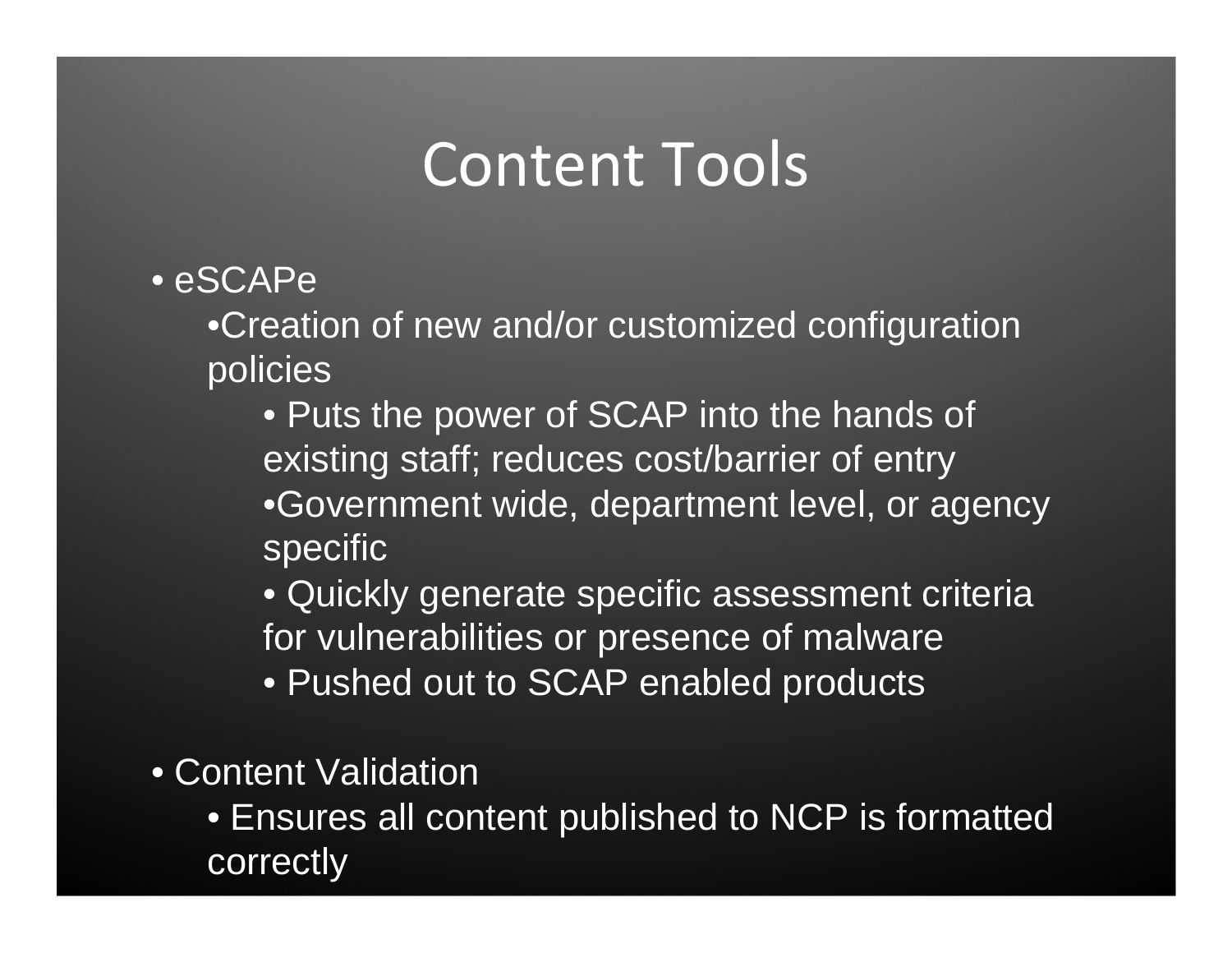## Looking Ahead

- Remediation capabilities
	- Rapidly deploy corrective action
		- Shutting down services, locking out accounts, etc…
- Network Event Management
	- Event Management Automation Protocol (EMAP)
- Cloud Computing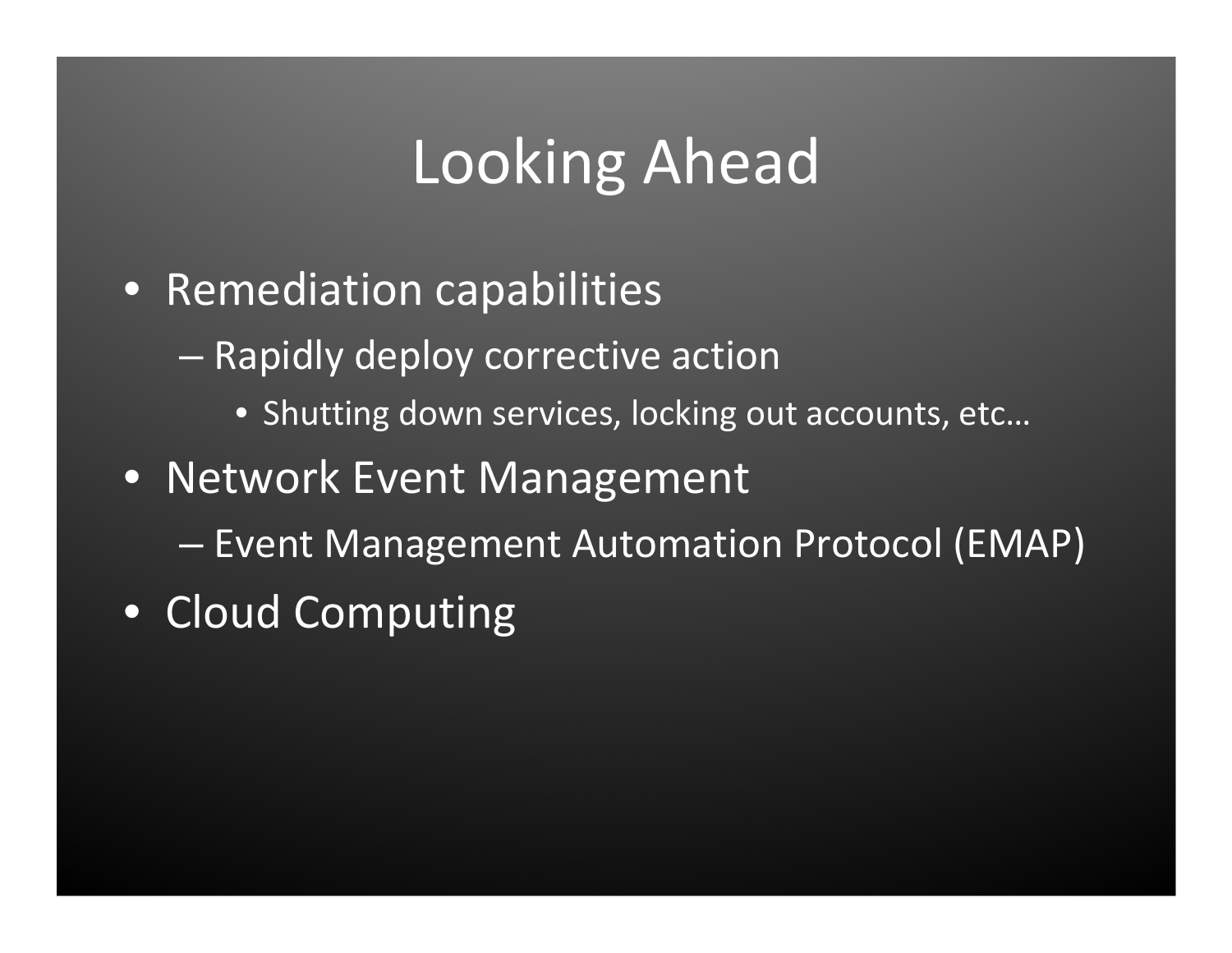## SCAP Cloud Use Case

- SCAP in the IaaS, PaaS, and SaaS environment
	- Manage the asset inventory, e.g., compute, storage, services, etc.
	- Identify and manage the vulnerabilities and configurations
	- Express security policy and higher level framework compliance
	- Assess the components in the stack
- SCAP across diverse clouds
	- Express security level agreements for dynamic hosted environments
	- Encapsulate dynamic workloads
	- Assess and measure the hosted platforms according to the security requirements